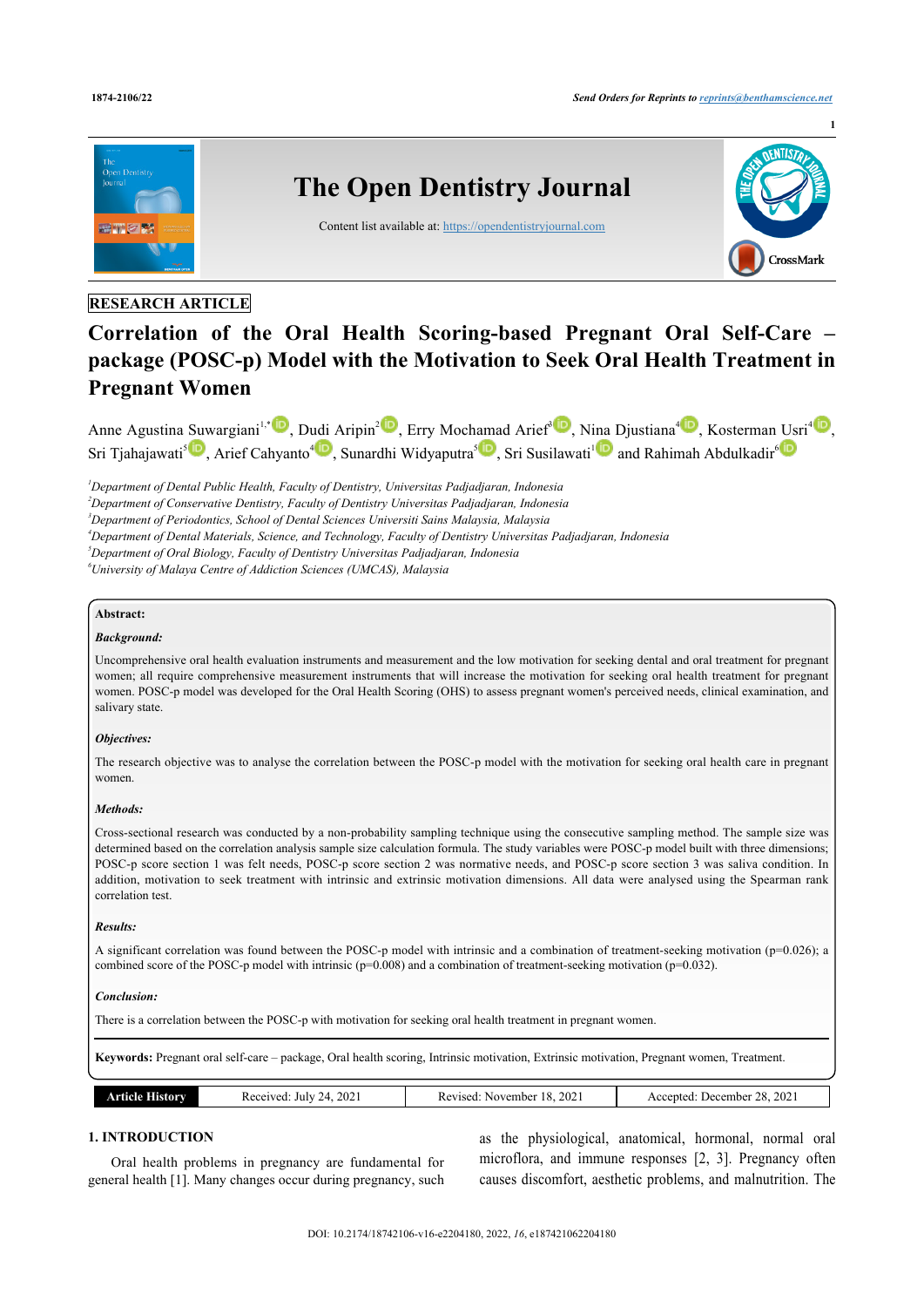changes that occur during pregnancy create an unfavourable environment and worsen pregnant women's oral health [\[1\]](#page-7-0).

The frequency of oral health problems in pregnant women varies between 30% to 98.8% [\[1](#page-7-0)]. It is estimated that 70–80% of pregnant women experience nausea and vomiting during pregnancy [\[2,](#page-7-1) [3](#page-7-2)]. Prolonged vomiting can affect erosion and caries development[[3\]](#page-7-2). Previous research conducted in Indonesia showed that pregnant women experience dental caries with a moderate value of Decay, Missing, and Filled Teeth (DMF-T) index (9.86)[[4](#page-7-3)]. The periodontal health examinations based on the Community Periodontal Index Treatment Needs (CPITN) showed 0% healthy periodontal tissue [[5\]](#page-7-4). Therefore, periodontal tissue treatment is urgently needed in all pregnant women, including 43% of oral hygiene improvement and 56% in oral hygiene improvement and scaling [\[6\]](#page-7-5).

Another study regarding the PUFA index of pregnant women in Indonesia was suggested that 90.95% of subjects were found with the P component (Pulp disease); 6.38% with the U component (Ulcer); 2.12% with the F component (Fistula); and 0.53% of subjects were found with the A component (Abscess)[[7\]](#page-7-6). Meanwhile, most found oral manifestations of pregnant women in Indonesia were coated tongue (76.85%), followed by the geographic tongue (15.74%), glossitis (4.63%), exfoliative cheilitis (3.70%), and the least found was recurrent aphthous stomatitis (RAS), which was only found in 2.78% of all subjects[[5](#page-7-4)]. Analysis of human factors as a host showed an immune response in the oral cavity due to changes in the microflora [[8\]](#page-7-7). Pregnant women have a special need for oral health due to fluctuations in their estrogen levels [[9\]](#page-7-8), which can reach 30 times higher, and progesterone levels, which could also increase ten times during pregnancy than during the menstrual cycle [\[10](#page-7-9)].

A preliminary research survey conducted on 347 respondents of pregnant women aged 22 to 63 years from various regions in Indonesia showed the influence of individual environment on oral health services utilisation. The study showed that of the 347 respondents, 62.7% of them never had a dental examination by a dentist for both positive and negative causes, while the percentage of negative causes is 99.04% [[11](#page-7-10)]. Therefore, comprehensive prenatal health care should include an oral health assessment. However, regardless of its importance, prenatal health care is often overlooked [\[12](#page-7-11)]. This problem is compounded by the lack of national clinical guidelines for managing oral conditions during pregnancy [[12\]](#page-7-11).

Public health analysis from various studies shows that health services have entered the era of service, delivery, and evaluation enhancement, relying on data analysis. This analysis will provide information that can be used to obtain patientcentred treatment, as they are essential in assessing the treatment outcomes and direction [\[13](#page-7-12)]. Measurement is the first step that leads to the evaluation and aims for improvement. It will not be easy to understand if a particular matter cannot be measured with confident precision. Lack of understanding will

complicate control and improvement[[13\]](#page-7-12). Patients need to know their overall oral health score, including examination results, diseases, and health conditions. This information helps improve communication with patients to provide information on examination results and involve patients in making treatment decisions[[13\]](#page-7-12).

The Oral Health Index (OHX) has been designed to provide a numerical measure of the overall state of a patient's oral health through a series of clinical examinations. The OHX component includes the need to convey what is felt and measure the normative need for oral disease. Self-assessment of perceived needs such as pain, function, and aesthetics is the first part of the index [\[14](#page-7-13)]. This index has been agreed to produce an Oral Health Scoring (OHS) [[13](#page-7-12)]. Various studies have measured and intervened oral health of pregnant women in Indonesia, such as their knowledge, attitude, and practices [[15](#page-7-14), [16\]](#page-7-15), oral hygiene [[17](#page-8-0)], DMFT index and caries status [[6](#page-7-5), [16](#page-7-15)], PUFA index [[7](#page-7-6)], and salivary condition [[18\]](#page-8-1). However, there is still no research conducted in Indonesia that combines these measurement values as a scoring system to determine the oral health score of pregnant women.

Motivational interviewing (MI) is a brief counselling approach that focuses on the skills needed to motivate patients [[19](#page-8-2)], to provide strategies and drive patients from inaction to action to increase their awareness of the potential problems, consequences, and risks they face. Motivational interviewing increases intrinsic motivation to change and resolve the duality of solving problems a person faces by directing a more selfcentred approach [[19](#page-8-2), [20\]](#page-8-3). The above description encourages researchers to research the correlation between the POSC-p model and the motivation to seek oral health care in pregnant women.

#### **2. MATERIALS AND METHODS**

This research was a cross-sectional study conducted on 80 pregnant women who met the inclusion and exclusion criteria. The inclusion criteria were pregnant women in the first and second trimesters who had their pregnancy checked at the Cantik Clinics in Bandung Regency; able to communicate, read, and write well. The exclusion criteria were pregnant women who were unable to participate in all stages of the study; suffered from chronic diseases such as diabetes mellitus and hypertension (diagnosed by a doctor or written in the patient's medical record); suffered from infection as seen from five signs of inflammation due to diseases and injuries as observed visually by researchers and respondents, such as redness (*rubor*), swelling (*tumour*), heat (*calor*; only applies to the extremities of the body), pain (*dolor*), and loss of function (*functio laesa*); clinically diagnosed as having influenza, herpes simplex infection, malaria, measles, smallpox, toxoplasmosis, and hepatitis; pregnant women with xerostomia.

The sampling technique was non-probability sampling using consecutive sampling, by taking the entire population that can be accessed during the study period, where the samples were taken sequentially [\[21\]](#page-8-4). In this study, the sample size was determined based on type I error  $(\alpha)$  5% for the onetailed test (Zα = 1.65); and type II error (β) 20% (Zβ = 0.84), as well as the magnitude of the correlation coefficient of the

<span id="page-1-0"></span><sup>\*</sup> Address of Correspondence to this author at Department of Dental Public Health, Faculty of Dentistry, Universitas Padjadjaran, Sekeloa Selatan I, Indonesia; Tel: +62 813-2017-1707; E-mail: [anne.agustina@fkg.unpad.ac.id](mailto:%20%20%20anne.agustina@fkg.unpad.ac.id)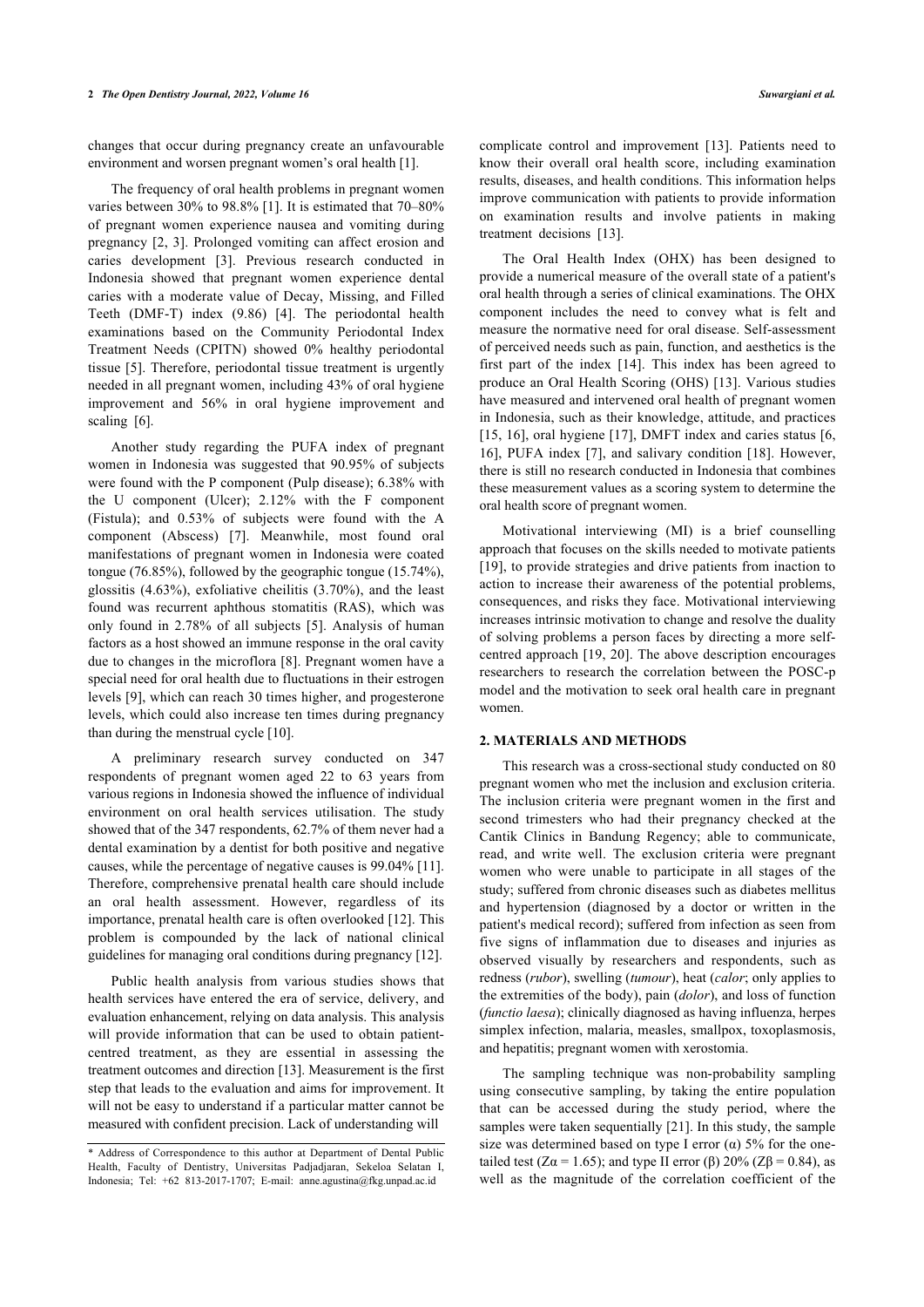relationship between the POSC-p score and the motivation to seek oral health treatment of pregnant women, which was clinically significant  $(r = 0.3)$ . The formula used for sample size calculation was the correlation analysis [[22](#page-8-5)]. The sample size formula above obtained  $n = 67$ ; adding 10% drop out required a minimum sample size of  $1 / (1-0.1) \times 67 = 75$ . Therefore, the sample size formula above obtained a minimum sample size of  $n = 75$ . However, a sample of 80 people was taken.

The research variable consisted of the independent variable of POSC-p, which was assessed through felt needs, normative needs, and salivary conditions. The felt needs were taken using a questionnaire, which consisted of appearance comfort/functionality aesthetics. Normative needs variables were caries, periodontal examination, dentures (if any), tooth erosion, occlusion, soft tissue/mucosa, OHS, and salivary condition (salivary pH, volume, and buffer).

The dependent variable in this study was defined as the motivation to seek oral health treatment for pregnant women, which is considered as the brain process that energises and directs behaviour, not only goals and conscious decision making, but also includes habit processes, emotional responses, and analytical decision making consisting of extrinsic and intrinsic motivations. This variable was taken using a questionnaire (Table**1**).

The oral health score was measured before the motivational score was analysed. Data analysis was conducted using the Kolmogorov-Smirnov test for the normality test, and the correlation test was analysed using the Spearman's Rank with SPSS version 26.0. This research was approved in advance by the Health Research Ethics Commission of Universitas Padjadjaran, whose approval number is 1108/UN6.KEP/EC/2020.

# **3. RESULTS**

The results from 80 respondents showed the characteristics presented in Table **[2](#page-3-0)**. The average education level of pregnant women was high school-graduated, found in 50% of all respondents; most of them had no workload outside the home (81.3%). In addition, pregnant women had a higher resting load, 87.5% (Table **[2](#page-3-0)**).

| Component             | <b>Description</b>                                                                                                                                                      | Criteria                                                                                                                                                                                                                                                                          |
|-----------------------|-------------------------------------------------------------------------------------------------------------------------------------------------------------------------|-----------------------------------------------------------------------------------------------------------------------------------------------------------------------------------------------------------------------------------------------------------------------------------|
| <b>Felt Need</b>      |                                                                                                                                                                         |                                                                                                                                                                                                                                                                                   |
| Comfortable           | Do you feel comfortable with your oral condition? (there is no pain and tooth<br>sensitivity when eating or drinking hot/cold food/drinks, sour or spicy food.)         | Patient report<br>(score 0, 1, 2)                                                                                                                                                                                                                                                 |
| Aesthetic             | Are you satisfied with your dental appearance now?                                                                                                                      | Patient report<br>(score 0, 1, 2)                                                                                                                                                                                                                                                 |
| Function              | Can you eat without food restriction with no discomfort in mastication, or do you<br>find any problems?                                                                 | Patient report<br>(score 0, 1, 2)                                                                                                                                                                                                                                                 |
| <b>Normative Need</b> |                                                                                                                                                                         |                                                                                                                                                                                                                                                                                   |
| Crown caries          | Presence of crown caries lesion                                                                                                                                         | There are or no lesions of caries<br>(score 0, 1, 2, 3, 4)                                                                                                                                                                                                                        |
| Root caries           | Presence of root caries lesion                                                                                                                                          | There are or no lesions of caries<br>(score 0, 1, 2, 3, 4)                                                                                                                                                                                                                        |
|                       | Periodontal condition The depth of periodontal pockets, gingival <i>inflammation, subgingival calculus</i> ,<br>and gingival bleeding                                   | Basic Periodontal Examination (BPE)<br>modification<br>(score 0, 1, 2, 3, 4)                                                                                                                                                                                                      |
| Tooth wear and tear   | Loss of enamel, dentin, and cementum; defective dental restoration dimension or<br>integrity                                                                            | Lesions more than 2 mm deep at the<br>cervical;<br>Thinning of 1/3 of tooth enamel on all<br>surfaces accompanied by exposed dentin;<br>thinning of the enamel on the upper surface<br>of the dental crown (incisal enamel) with a<br>negative dentin contour.<br>(score 0, 1, 2) |
| Dental occlusion      | Opposing teeth (natural or prosthetics);<br>at least ten opposing teeth articulated                                                                                     | Minimum of ten pairs of articulated teeth<br>$(\text{score } 0, 1)$                                                                                                                                                                                                               |
| Mucosal condition     | Inflammation/ulceration examination                                                                                                                                     | Operator observation<br>(score 0, 1, 2)                                                                                                                                                                                                                                           |
| Dentures, if any      | Dentures examination;<br>Lack of retention, stability, surface, the presence of wear/tooth decay, and freeway (score $(0, 1)$ )<br>space (interocclusal space) (if any) | Operator observation                                                                                                                                                                                                                                                              |
| Plaque                | Plaque examination in buccal and lingual surface according to Turesky Index                                                                                             | Turesky Index<br>$(score\ 0, 1, 2, 3, 4)$                                                                                                                                                                                                                                         |
| Salivary State        |                                                                                                                                                                         |                                                                                                                                                                                                                                                                                   |
| pH                    | the pH of unstimulated saliva                                                                                                                                           | Saliva examination<br>(score 0, 1, 2)                                                                                                                                                                                                                                             |
|                       |                                                                                                                                                                         |                                                                                                                                                                                                                                                                                   |

#### <span id="page-2-0"></span>**Table 1. Operational definition of the variable.**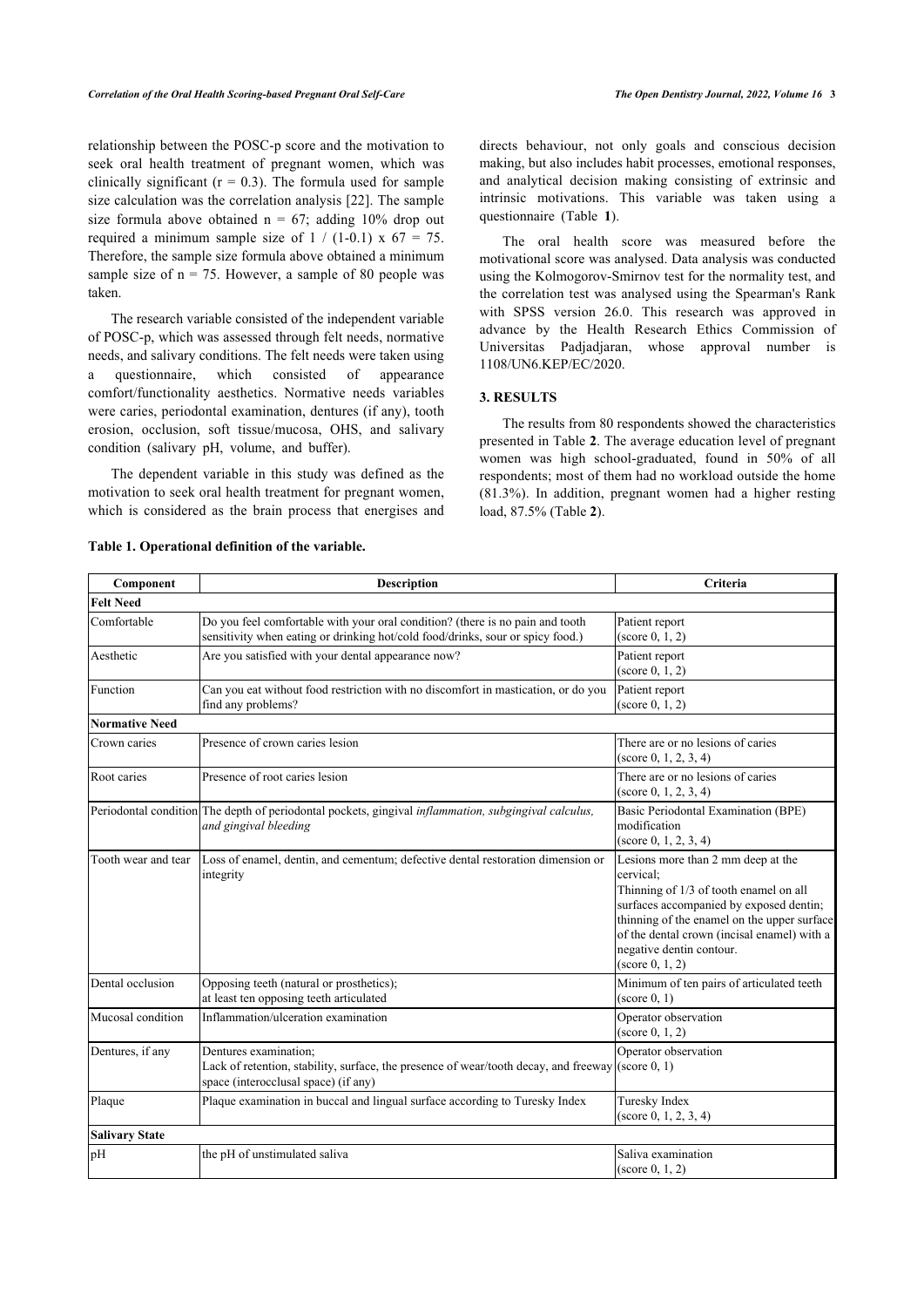# **4** *The Open Dentistry Journal, 2022, Volume 16 Suwargiani et al.*

*(Table 1) contd.....*

| Component          | <b>Description</b>                                                                                         | <b>Criteria</b>                                 |
|--------------------|------------------------------------------------------------------------------------------------------------|-------------------------------------------------|
| Volume             | Normal volume of the five-minute collection of unstimulated saliva                                         | Saliva examination<br>$(\text{score } 0, 1, 2)$ |
| Buffer             | Value of saliva buffering capacity test to measure the ability of saliva in<br>minimising acids challenge. | Saliva examination<br>$(\text{score } 0, 1, 2)$ |
| <b>Total score</b> |                                                                                                            | 130                                             |

# <span id="page-3-0"></span>**Table 2. Characteristics of pregnant women respondents (n=80).**

| Respondents' profile                                        | Number           | $\frac{0}{0}$    |
|-------------------------------------------------------------|------------------|------------------|
| 1. Education level                                          |                  |                  |
| Primary [Elementary School (SD) - Junior High School (SMP)] | 14               | 17.5             |
| Secondary [Senior High School (SMA]                         | 40               | 50.0             |
| Tertiary (Academy/College)                                  | 26               | 32.5             |
| 2. Workload outside the home                                |                  |                  |
| Yes                                                         | 65               | 81.3             |
| No                                                          | 15               | 18.7             |
| 3. More workload than the resting load                      |                  |                  |
| Yes                                                         | 70               | 87.5             |
| No                                                          | 10               | 12.5             |
| 4. High risk of pregnancy                                   |                  |                  |
| Yes                                                         | Yes              | Yes              |
| No                                                          | $\rm No$         | No               |
| 5. Age (years)                                              |                  |                  |
| $<$ 20 and $>$ 35                                           | 67               | 83.8             |
| $20 - 34$                                                   | 13               | 16.2             |
| 6. Number of children in the family                         |                  |                  |
| One                                                         | 61               | 76.3             |
| Two                                                         | 16               | 20.0             |
| $\geq$ Three                                                | $\mathfrak{Z}$   | 3.7              |
| 7. How many pregnancies?                                    |                  |                  |
| One                                                         | 21               | 26.3             |
| Two                                                         | 32               | 40.0             |
| Three                                                       | 27               | 33.8             |
| 8. Miscarriage history                                      |                  |                  |
| Yes                                                         | 67               | 83.8             |
| No                                                          | 13               | 16.3             |
| 9. History of abortion                                      |                  |                  |
| Yes                                                         | $\boldsymbol{0}$ | $\boldsymbol{0}$ |
| No                                                          | 80               | 100              |
| 10. Access to the health services                           |                  |                  |
| Difficult                                                   | $\overline{4}$   | 5.0              |
| Easy                                                        | 76               | 95.0             |
| 11. Income level                                            |                  |                  |
| At and above the regional minimum wage (UMR)                | 48               | 60.0             |
| Below the regional minimum wage (UMR)                       | 32               | 40.0             |
| 12. Social security                                         |                  |                  |
| Have                                                        | 49               | 61.3             |
| Do not have                                                 | 31               | 38.2             |
| 13. Homeownership                                           |                  |                  |
| Self/family/husband-owned                                   | $72\,$           | 90.0             |
| Annual rent                                                 | $\sqrt{2}$       | 2.5              |
| Monthly rent                                                | $6\phantom{.0}$  | $7.5\,$          |

On average, pregnant women were between 20-34 years (83.8%); most of them having one child (76.3%). In addition,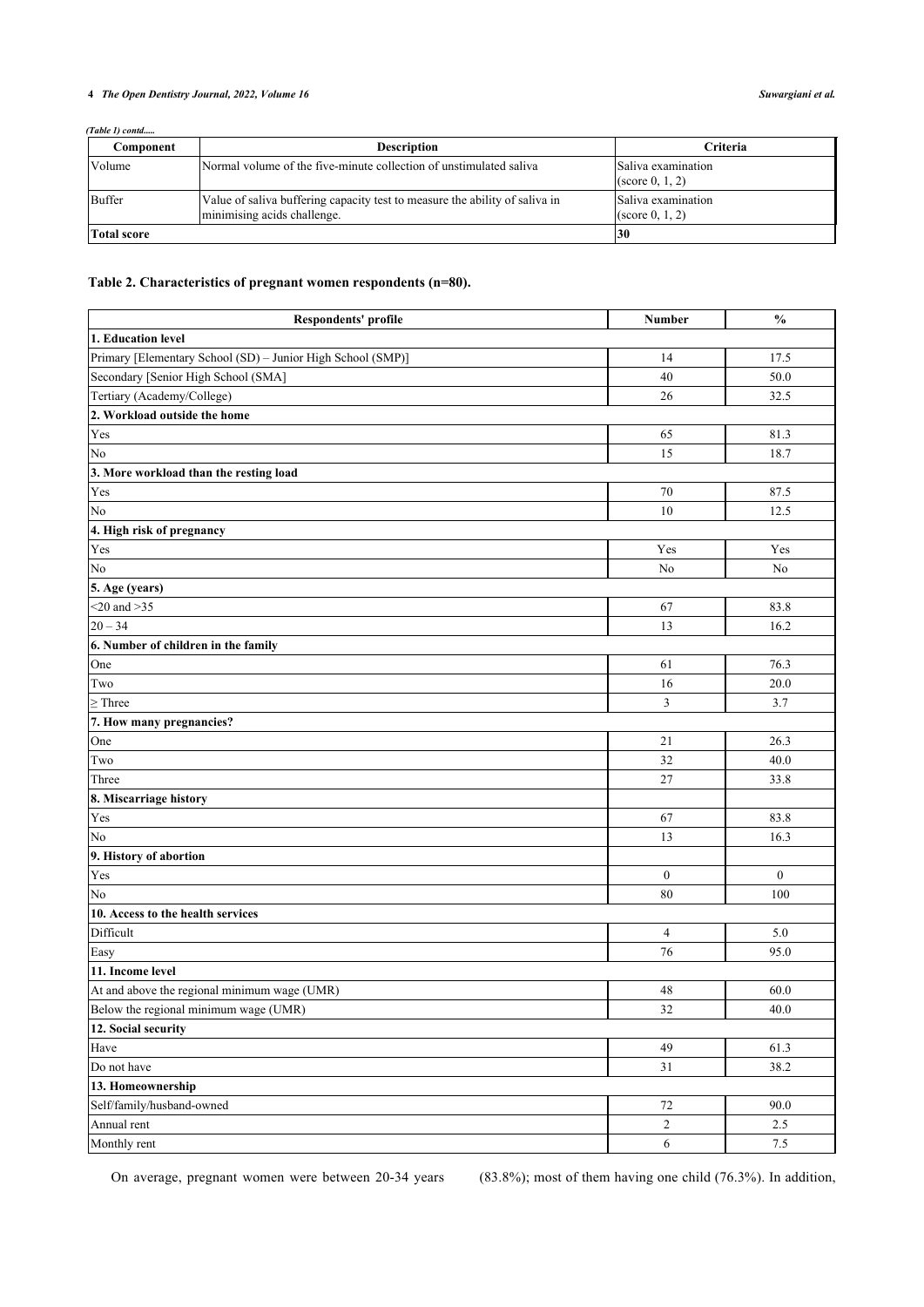pregnant women with a low risk of pregnancy were found in as much as 60% of the respondents; most of them had accessible health services (95%); average income was mainly above the regional minimum wage (UMR) (60%); most of them had social security (61.3%) and also the homeowners (90%). All of these respondents' characteristics are presented in Table **[2](#page-3-0)**.

#### <span id="page-4-0"></span>**Table 3. Description POSC-p component (n=80).**

The results presented in Table **[3](#page-4-0)** show the distribution of the frequency and percentage of each POSC-p component. The POSC-p component relates to the perceived need suggested generally, pregnant women feel uncomfortable with their oral conditions, aesthetic, and functioning problems.

| POSC-p component                   | Answer                                                                                        | Number (%) |
|------------------------------------|-----------------------------------------------------------------------------------------------|------------|
| I. Felt need                       |                                                                                               |            |
| 1. Feel comfortable with oral      | $0 =$ very uncomfortable                                                                      | 26(32.5)   |
| conditions                         | $=$ uncomfortable                                                                             | 49 (61.3)  |
|                                    | $2 =$ very comfortable                                                                        | 5(6.2)     |
| 2. Feel satisfied with the present | $0 =$ dissatisfied with dental                                                                | 20(25.0)   |
| dental appearance                  | appearance                                                                                    |            |
|                                    | $1 = few problems with dental$                                                                | 41(51.2)   |
|                                    | appearance                                                                                    |            |
|                                    | $2$ = satisfied with dental<br>appearance                                                     | 19(23.8)   |
|                                    | $0 =$ very troubled                                                                           | 37(46.3)   |
| 3. The mouth can be used to eat    | $1 =$ troubled                                                                                | 37(46.3)   |
| any food                           | $2 = not$ troubled                                                                            | 6(7.4)     |
| <b>II. Normative need</b>          |                                                                                               |            |
| 1. Crown caries                    | $0 = 24 - 32$ decayed teeth                                                                   | 17(21.3)   |
|                                    | $1 = 16 - 23$ decayed teeth                                                                   | 29(36.3)   |
|                                    | $2 = 8 - 15$ decayed teeth                                                                    | 21(26.2)   |
|                                    | $3 = 1 - 7$ decayed teeth                                                                     | 13(16.2)   |
|                                    | $4 =$ sound teeth                                                                             | 0(0.0)     |
| 2. Root caries                     | $0 = 24 - 32$ decayed teeth                                                                   | 0(0.0)     |
|                                    | $1 = 16 - 23$ decayed teeth                                                                   | 0(0.0)     |
|                                    | $2 = 8 - 15$ decayed teeth                                                                    | 2(2.4)     |
|                                    | $3 = 1 - 7$ decayed teeth                                                                     | 39 (48.8)  |
|                                    | $4 =$ sound teeth                                                                             | 39 (48.8)  |
|                                    | $0 = BPE$ score of $577 - 768$                                                                | 2(2.5)     |
|                                    | $1 = BPE$ score of $385 - 576$                                                                | 4(5.0)     |
| 3. Periodontal condition           | $2 = BPE$ score of $193 - 384$                                                                | 34(42.5)   |
|                                    | $3 = BPE$ score of $1 - 192$                                                                  | 40(50.0)   |
|                                    | $4 =$ Healthy periodontal                                                                     | 0(0.0)     |
| 4. Tooth erosion                   | $0$ = Dentinal erosion (1 – 32 teeth)                                                         | 17(21.2)   |
|                                    | $1 =$ Enamel erosion $(1 – 32 \text{ teeth})$                                                 | 63 (78.8)  |
|                                    | $2 = No$ sign of erosion                                                                      | 0(0.0)     |
| 5. Denture condition               | 0 = Low denture retention/stability, poor denture surface, tooth erosion/damage/Freeway space | 0(0.0)     |
|                                    | (interocclusal distance)                                                                      |            |
|                                    | $=$ Good denture condition                                                                    | 0(0.0)     |
| 6. Dental occlusion                | $0 =$ Not found more than ten articulated teeth                                               | 43 (53.8)  |
|                                    | $1 =$ Found more than ten articulated teeth                                                   | 37 (46.2)  |
| 7. Soft tissue                     | $0 =$ Found inflammations and ulcers                                                          | 4(5.0)     |
|                                    | $1 =$ Found only inflammations/ulcers                                                         | 73 (91.3)  |
|                                    | $2$ = Not found any inflammations/ulcers                                                      | 3(3.7)     |
| 8. Dental plaque                   | $0 = Total$ plaque score of $241 - 320$                                                       | 1(1.2)     |
|                                    | $1 = Total$ plaque score of $161 - 240$                                                       | 37(46.3)   |
|                                    | $2$ = Total plaque score of 81 – 160                                                          | 36(45.0)   |
|                                    | $3$ = Total plaque score of $0 - 80$                                                          | 6(7.5)     |
| <b>III.</b> Saliva condition       |                                                                                               |            |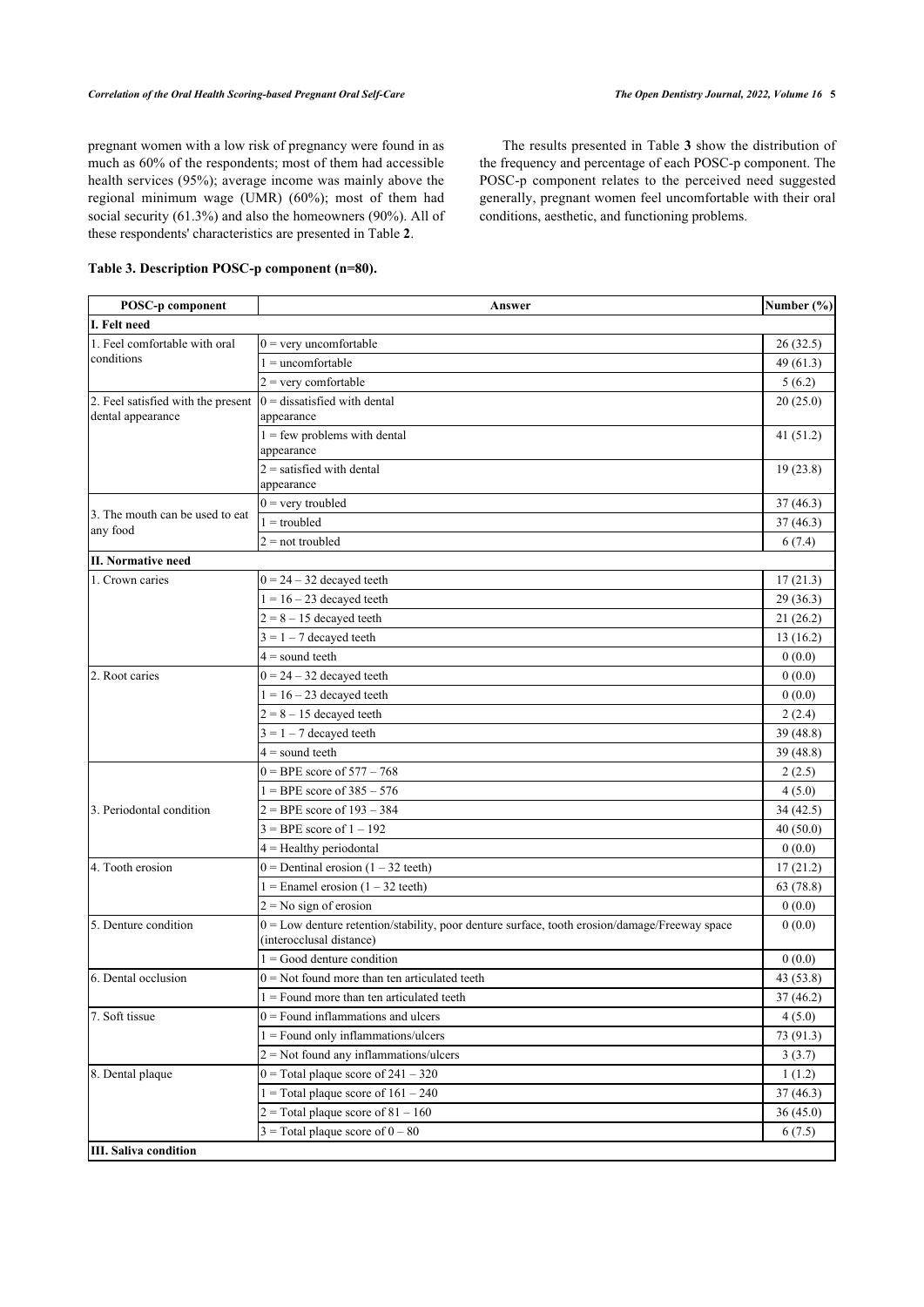#### **6** *The Open Dentistry Journal, 2022, Volume 16 Suwargiani et al.*

#### *(Table ) contd.....*

| POSC-p component            | Answer                                            | Number $(\% )$ |
|-----------------------------|---------------------------------------------------|----------------|
| 1. Salivary pH              | $0 = 5.7$ or $> 7.3$                              | 73 (91,3)      |
|                             | $2 = 6.7 - 7.3$                                   | 7(8.7)         |
| 2. Salivary volume          | $0 = 1.5$ ml                                      | 22(27.5)       |
|                             | $1 = > 1.5$ ml                                    | 25(31.2)       |
|                             | $2 = 1.5 - 2.5$ ml                                | 33(41.3)       |
| 3. Salivary buffer capacity | $0 = \text{Very low (buffer capacity of } 0 - 5)$ | 6(7.5)         |
|                             | $I = Low$ (buffer capacity of $6 - 9$ )           | 28(35.0)       |
|                             | $2 =$ High (buffer capacity of $10 - 12$ )        | 46(57.5)       |

#### <span id="page-5-0"></span>**Table 4. Motivation for seeking oral health treatment score in pregnant women (n=80).**

| <b>Motivation aspects</b>                         |               | <b>Statistical value</b> |               | Data normality test |  |
|---------------------------------------------------|---------------|--------------------------|---------------|---------------------|--|
| (Scale of 100)                                    | Mean (SD)     | Median                   | Range         | $(P-value^*)$       |  |
| 1. Intrinsic motivation                           | 84.64 (8.52)  | 82.86                    | $62.86 - 100$ | 0.022               |  |
| 2. Extrinsic motivation                           | 84.32 (11.13) | 85.71                    | $42.86 - 100$ | 0.001               |  |
| 3. Combined (intrinsic-extrinsic) motivation      | 84.48 (9.24)  | 84.26                    | $52.86 - 100$ | 0.200               |  |
| Notes: * based on Kolmogorov-Smirnov test results |               |                          |               |                     |  |

#### <span id="page-5-1"></span>**Table 5. Correlation of POSC-p score with the motivation for seeking oral health treatment score in pregnant women (n=80).**

| POSC-p score                                                          | <b>Intrinsic motivation</b> |                | <b>Extrinsic motivation</b> |         | <b>Combined motivation</b> |          |
|-----------------------------------------------------------------------|-----------------------------|----------------|-----------------------------|---------|----------------------------|----------|
|                                                                       |                             | <b>P-value</b> |                             | P-value |                            | P-value  |
| POSC-p score section 1: felt needs                                    | 0.042                       | 0.712          | $-0.081$                    | 0.475   | $-0.026$                   | 0.819    |
| POSC-p score section 2: normative needs                               | 0.249                       | $0.026*$       | 0.166                       | 0.141   | 0.218                      | $0.026*$ |
| POSC-p score section 3: saliva condition                              | 0.101                       | 0.372          | 0.034                       | 0.761   | 0.063                      | 0.577    |
| POSC-p scores (Combined all section)                                  | 0.295                       | $0.008*$       | 0.117                       | 0.303   | 0.208                      | $0.032*$ |
| Notes: $r =$ Spearman's Correlation Rank<br>$* =$ significant p-value |                             |                |                             |         |                            |          |

The clinical examination results (Table **[3](#page-4-0)**) also showed that none of the pregnant women had healthy tooth crowns, roots, and periodontal tissues; they had no missing teeth; none of them used dentures. At the same time, the salivary conditions of pregnant women had an average pH of acid and base, normal salivary volume, and high buffer capacity.

The motivation for seeking oral health treatment score in pregnant women related to the intrinsic motivation ranged between 62.86 −100, higher than the extrinsic motivation (42.86-100) —the median value of both motivation scores was 84.64 and 84.32, respectively. The combined motivation intrinsic and extrinsic was between 52.86−100, with an average of 84.48 and a median of 84.26 (Table **[4](#page-5-0)**).

Table**5** shows no significant correlation between the POSC-p score in section 1 (felt needs) and the intrinsic, extrinsic, and combined intrinsic-extrinsic motivation for seeking oral health treatment score. However, there was a significant correlation between the POSC-p in section 2 (normative needs) regarding the clinical examination and combined intrinsic-extrinsic motivation for seeking oral health treatment scores. On the contrary, there was no significant correlation between the POSC-p score in section 2 (normative needs) and the extrinsic motivation score. Table **[5](#page-5-1)** also suggests no significant correlation between the POSC-p score section 3 (salivary state) and the motivation for seeking oral health treatment score in pregnant women, although a correlation was

found between the combined POSC-p scores and the motivation for seeking oral health treatment score in pregnant women.

#### **4. DISCUSSION**

It was reported that 61.3% of pregnant women feel uncomfortable with their oral condition. Discomfort is one form of oral health awareness. Awareness of oral health during pregnancy is fundamental in protecting the oral health of mothers and infants. Mothers' access to oral care, especially before and during pregnancy, and their oral care habits affect not only their oral and general health but also their child's [\[23](#page-8-6)].

The data stated that 51.2% of pregnant women were satisfied with their oral appearance. This result was slightly different from the study of Ferreira *et al*. [[24\]](#page-8-7), which stated that 30.9% of pregnant women rated their oral health as well. Good oral hygiene during pregnancy helps to reduce the chance of *Streptococcus mutans* transmission. Pregnant women had a high risk of transferring cariogenic bacteria to their infants. This condition increases the opportunities for preventive intervention[[23\]](#page-8-6).

It was indicated that 46.3% of pregnant women feel oral problems. This result was almost similar to Soegyanto *et al*. [[16](#page-7-15)], where 32% of pregnant women in their study reported problems in their oral cavity. Awareness and behaviour related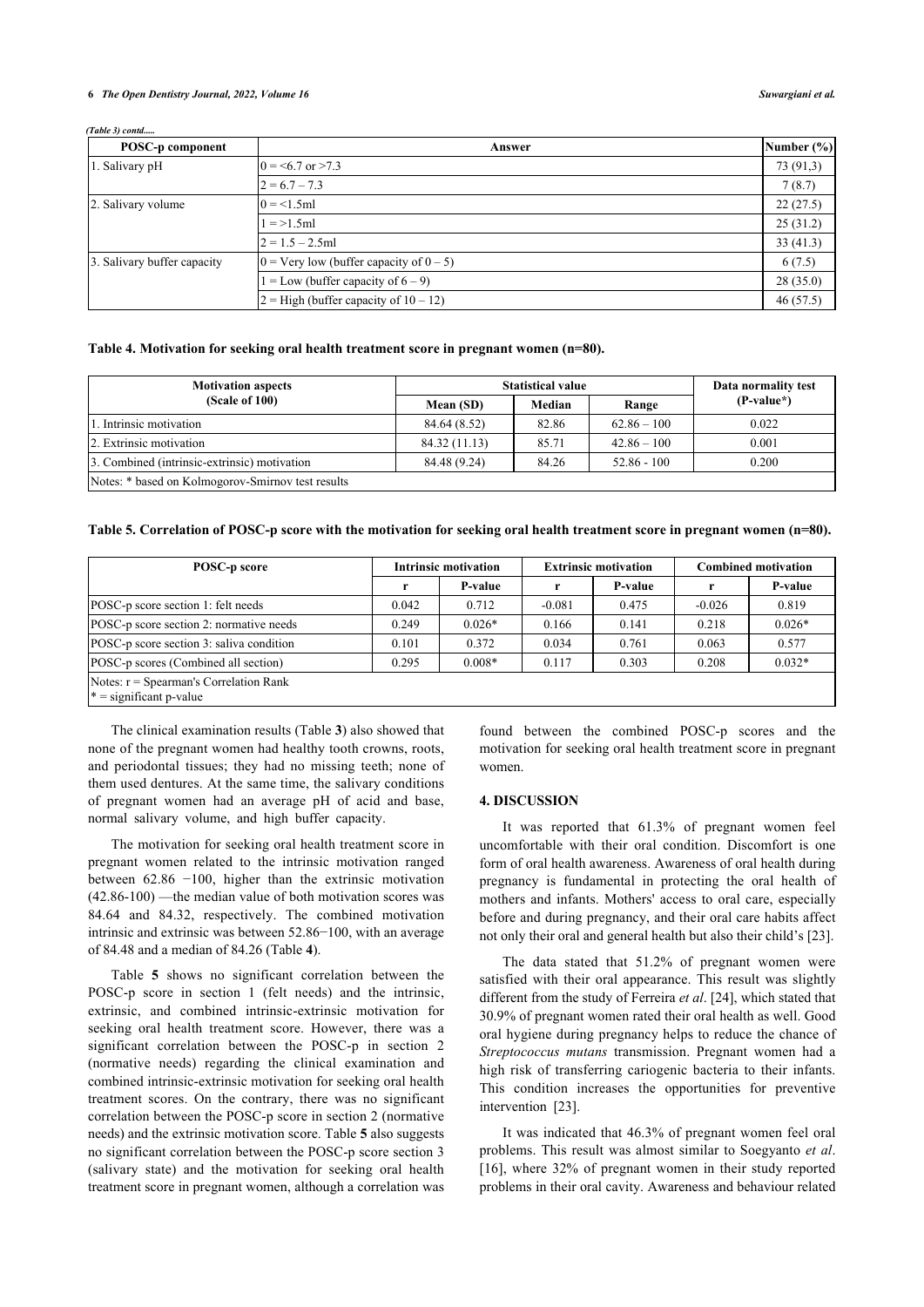to oral health care during pregnancy are essential for women to take care of themselves and their children. During pregnancy, oral health care is safe and should be recommended to improve women's oral and general health. Improving women's oral health can decrease the transmission of cariogenic bacteria to infants, thus reducing their future children's caries risk [\[16](#page-7-15)].

However, 7.8% of pregnant women felt no oral problem. This result was different from the research conducted by Suwargiani *et al*. [[11](#page-7-10)], which stated that as many as 72.5% of pregnant women in their study felt no oral problems. Pregnant women should have oral examinations because oral health care for pregnant women is considered an important aspect. It is recommended to assess the patient's current oral health status and educate them regarding what changes to expect during pregnancy that can help to avoid their pain and distress. In addition, oral examination and treatment will not harm the foetus (during the second and third trimesters) compared to left untreated [\[9\]](#page-7-8).

Pregnant women in the present study had root and crown caries, and none of them had healthy periodontal. Most of them experienced tooth erosion, mainly enamel erosion, followed by dentinal erosion. None of the respondents used dentures, even though they had missing teeth. In addition, there were found inflammations/ulcers in 91.3% of the respondents, and the most plaque score was 193-384, which was found in 37.5% of all respondents (Table **[3](#page-4-0)**). These results were found to be similar to the research of Naseem *et al*. [\[9\]](#page-7-8), Ferreira *et al*. [[24\]](#page-8-7), Yenen *et al*. [\[25](#page-8-8)], and also the Committee Opinion from the American College of Obstetricians and Gynecologists [\[26\]](#page-8-9). These previous studies suggested that in addition to tooth decay, pregnant women also experience gingival problems during pregnancy.

The pregnancy period may lead to poor oral health, which results in gingival tissue ulceration, granulomas of pregnancy, gingivitis, pregnancy tumours (*epulis gravidarum*), tooth loss, dry mouth, and tooth erosion. In addition, changes in hormone levels during pregnancy directly affect gum problems and indirectly affect tooth decay problems; therefore, pregnant women can experience premature labour, low birth weight babies, and preeclampsia [\[9,](#page-7-8) [24](#page-8-7) - [26\]](#page-8-9).

The salivary examination showed that most (91.3%) salivary pH was below 6.7 and above 7.3. The low salivary pH found in pregnant women was similar to what was found in the research conducted by Karnik *et al*. [\[27](#page-8-10)], which stated that the saliva pH of pregnant women is low, at  $6.56 \pm 0.35$  [\[27,](#page-8-10) [28\]](#page-8-11). This condition might happen because, during pregnancy, there are physiological changes due to hormones. Therefore, pregnancy changes the salivary flow rate, pH, and biochemical composition, whereas salivary composition is essential for preventing caries incidence[[27](#page-8-10)]. Furthermore, an inverse relationship was found between salivary pH and caries prevalence, where the lower the pH level, the higher the caries level [[27,](#page-8-10) [28\]](#page-8-11). These results provide input for pregnant women that they have a high caries risk.

The motivation for seeking oral health treatment score in pregnant women related to intrinsic motivation ranged between 62.86-100, which was higher than extrinsic motivation, which

was only ranged between 42.86-100, with the median values for both motivation scores were 84.64 and 84.32, respectively (Table **[3](#page-4-0)**). These two different values might occur because, as stated by Salikun *et al*. [[29\]](#page-8-0), there is no relationship between intrinsic and extrinsic motivation.

The intrinsic motivation, which was higher than extrinsic motivation, was similar to Nagarajan *et al*. [[30](#page-8-12)]. According to the health belief model theory, health as part of intrinsic motivation will only encourage someone to take health-related actions if the recommended actions can help avoid adverse health conditions. In the present study, although the subjects relied on both intrinsic and extrinsic motivation factors for their treatment-seeking behaviour, the intrinsic motivation scored higher[[30](#page-8-12)]. In this case, intrinsic motivation was defined as the patient's belief that they are responsible for their health. This condition is also similar to the study conducted by Pac*et al.* [[31](#page-8-13)], which shows that the more motivated the patients, the better their oral health will be.

The intrinsic motivation score in the present study ranged between 62.86-100, following the research of Halvari *et al*. [[32](#page-8-14)], which also found a similar intrinsic motivation score in the range of 89-90. Furthermore, positive verbal feedback regarding performance has increased intrinsic motivation and reduced negative feedback [[33\]](#page-8-15). Thus, it should be used more often to increase intrinsic motivation in the oral health context. Motivation comprises reasons to initiate, continue, and particular direct behaviour[[33\]](#page-8-15).

Extrinsic motivation score was in the range of 42 from 86-100, with an average value of 84.64 and SD of 8.52. This result differed slightly from Nagarajan *et al*. [[30](#page-8-12)], where the extrinsic motivation score obtained is higher, around 186.88. Extrinsic variables that play an essential role in behavioural treatment seeking are pressure, professional advice, social acceptance, and peer opinions [\[30\]](#page-8-12). In addition, extrinsic motivation involves doing an activity to achieve some outcome, such as reward, peer approval, or punishment avoidance[[34\]](#page-8-16).

Extrinsically motivated behaviour will be more autonomous by internalizing the values and rules associated with the behaviour[[34](#page-8-16)]. Internalisation is the process of adapting a value or regulation as a personal[[34](#page-8-16)]. When functioning optimally, the internalisation process of an individual will change extrinsic motivation from external to internal regulated motivation by integrating its regulation and value into their sense of self [\[34](#page-8-16)].

In the present study, the combined intrinsic-extrinsic motivation scored between 52.86-100, with an average of 84.48 and a median of 84.26 (Table **[3](#page-4-0)**). Legault [\[35](#page-8-17)] proposed that intrinsic motivation increases when the social context supports autonomy by enhancing the perceived internal locus of causalities, such as behaviour resulting from personal choices and internal causes rather than external pressure.Conversely, intrinsic motivation will be damaged when the social environment ignores or hinders autonomy by increasing the externally perceived locus of causality (*e.g*., offering extrinsic rewards or making demands) [\[35](#page-8-17)].

Table**4**, which presents the correlation of the POSC-p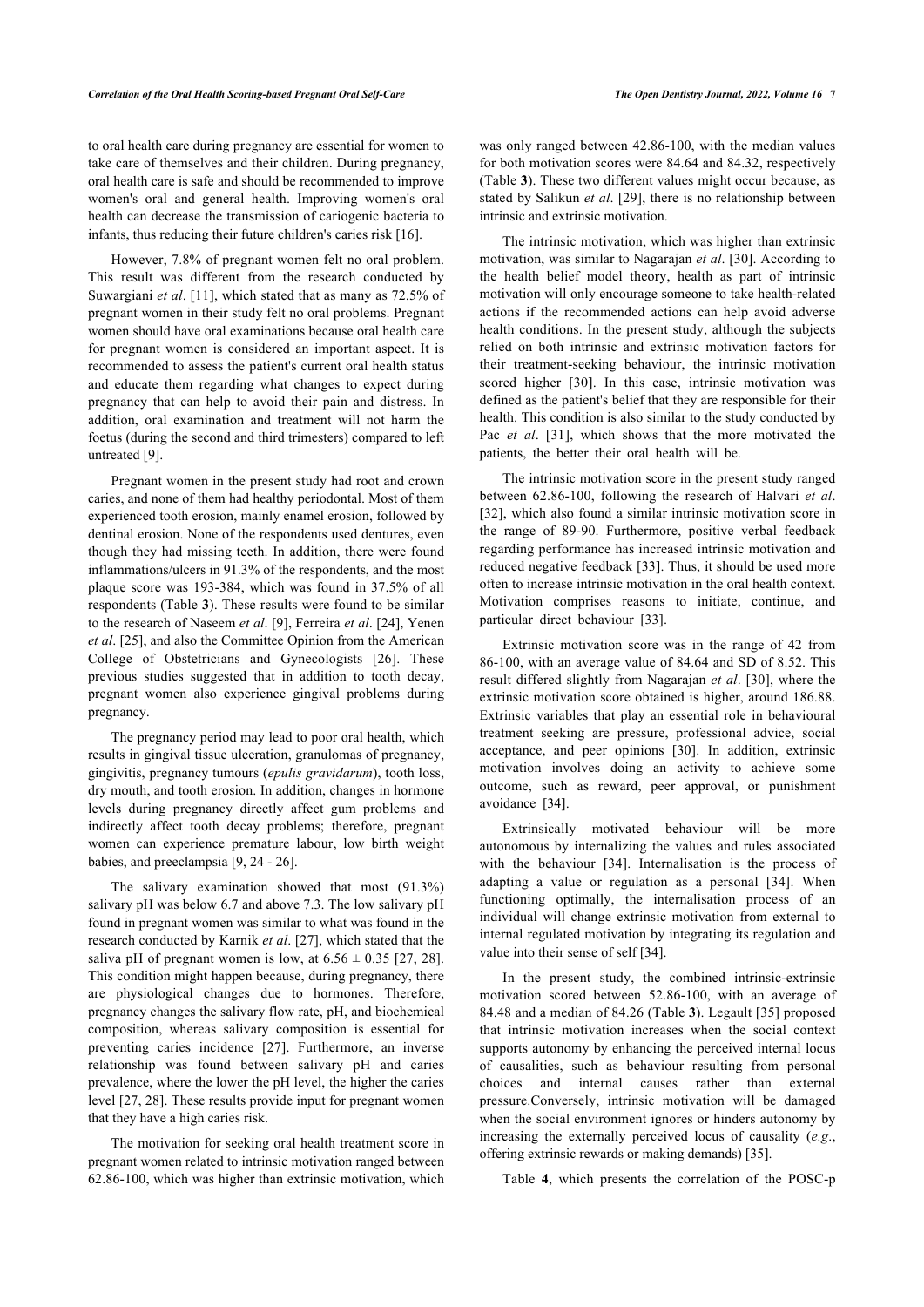score with the motivation for seeking oral health treatment score in pregnant women, shows that the only significant score was found in the package of the clinical examination score, namely the POSC-p score (Score 2) with intrinsic motivation and combined motivation (intrinsic and extrinsic motivation). These results aligned with the study conducted by Halvari *et al*. [[36\]](#page-8-18), which showed that autonomic motivation for oral health care is significantly and positively related to the assessment of oral care follow-up. Therefore, professional advice plays an essential role in treatment-seeking behaviour [\[30](#page-8-12)].

<span id="page-7-0"></span>The motivation score for seeking oral health treatment in pregnant women showed a significant score package for clinical examination scores, between the POSC-p score (Score 2) and combined motivation (intrinsic + extrinsic). This condition was in line with what has been suggested by Brenning *et al*. [[37\]](#page-8-19), that psychological need satisfaction is an explanatory mechanism underlying this association. In addition, this study indicated that the intensity and quality of motivation are related directly or indirectly to the satisfaction of psychological needs with women's personal well-being during pregnancy [\[37](#page-8-19)].

<span id="page-7-4"></span><span id="page-7-3"></span><span id="page-7-2"></span><span id="page-7-1"></span>The clinical examination results obtained from pregnant women are expected to meet their psychological needs and welfare. The research conducted by Gao *et al*. [\[38](#page-8-20)], which assessed the effect of motivational interviewing (MI) on improving oral health, found four studies that reported a positive effect of MI on oral health outcomes.

# <span id="page-7-5"></span>**CONCLUSION**

There is a correlation between the POSC-p with motivation for seeking oral health treatment in pregnant women.

#### <span id="page-7-6"></span>**ETHICS APPROVAL AND CONSENT TO PARTICIPATE**

<span id="page-7-8"></span><span id="page-7-7"></span>The study has been approved by the Health Research Ethics Committee, Faculty of Medicine, Universitas Padjadjaran, Bandung, Indonesia, with the approval number 1108/UN6.KEP/EC/2020.

#### <span id="page-7-9"></span>**HUMAN AND ANIMAL RIGHTS**

<span id="page-7-10"></span>The subject of this research is humans. No animals were used in this research. Every procedure and ethical aspects involving human subjects were entirely under the World Medical Association Declaration of Helsinki.

#### <span id="page-7-11"></span>**CONSENT FOR PUBLICATION**

<span id="page-7-12"></span>Informed consent was taken from the participants to be involved in this study.

# <span id="page-7-13"></span>**STANDARDS OF REPORTING**

STROBE guidelines and methodology were followed.

# <span id="page-7-14"></span>**AVAILABILITY OF DATA AND MATERIALS**

<span id="page-7-15"></span>The data supporting the article's findings are available from the corresponding author on reasonable request to [A.A.S].

#### **FUNDING**

This current research was partly funded through the Academic Leadership Grant (ALG) research program of Universitas Padjadjaran with grant number 1427/UN6.3.1/LT/2020.

#### **CONFLICT OF INTEREST**

The authors declare no conflict of interest, financial or otherwise.

# **ACKNOWLEDGEMENTS**

Acknowledgement addressed to Universitas Padjadjaran, Bandung, Indonesia.

#### **REFERENCES**

- [1] Kirca N. The importance of oral Dental health in pregnancy. Adv Dent Oral Heal 2018; 7(2): 21-3.
- [2] Lee NM, Saha S. Nausea and vomiting of pregnancy. Gastroenterol  $C \text{lin } N$  Am  $2011: 40: 309-4$ .
- [\[http://dx.doi.org/10.1016/j.gtc.2011.03.009](http://dx.doi.org/10.1016/j.gtc.2011.03.009)]
- [3] Sari EY, Saddki N, Yusoff A. Association between perceived oral symptoms and presence of clinically diagnosed oral diseases in a sample of pregnant women in Malaysia. Int Envir Res Public Health 2020; 17: 7337.
- [4] Rahmayanti AW, Suryanti N, Suwargiani AA. Caries experience, periodontal condition, and quality of life of pregnant women. J Ked Gi Univ Padjadjaran 2020; 32(3): 212-9.
- [\[http://dx.doi.org/10.24198/jkg.v32i3.29404\]](http://dx.doi.org/10.24198/jkg.v32i3.29404)
- [5] Hidayat W, Pribadi IMS, Zakiawati D, Suwargiani AA. Profile of oral manifestations, oral hygiene, and nutritional status in pregnant women. Padjadjaran J Dent 2019; 31(3): 215. [\[http://dx.doi.org/10.24198/pjd.vol31no3.23792](http://dx.doi.org/10.24198/pjd.vol31no3.23792)]
- [6] Suwargiani AA, Mustika I, Pribadi S, Hidayat W, Wardani R, Jasrin TA, *et al.* Caries experience, periodontal health, and oral treatment needs of pregnant women. J Ked Gi Univ Padjadjaran 2018; 30(1): 20-5.

[\[http://dx.doi.org/10.24198/jkg.v30i1.16282\]](http://dx.doi.org/10.24198/jkg.v30i1.16282)

- [7] Raynuary N, Agustina A, Suryanti N. PUFA index of pregnant women who came to the Puter Community Health Centre, Bandung, Indonesia. J Ked Gi Univ Padjadjaran 2017; 29(2): 99-105.
- [8] Patil SR. Oral changes in pregnant and nonpregnant women: A casecontrol study. J Orofac Sci 2013; 5(2): 118-22. [\[http://dx.doi.org/10.4103/0975-8844.124257\]](http://dx.doi.org/10.4103/0975-8844.124257)
- [9] Naseem M, Khurshid Z, Khan HA, Niazi F, Zohaib S, Zafar MS. Oral health challenges in pregnant women: Recommendations for dental care professionals. Saudi J Dent Res [Internet] 2016; 7(2): 138-46. [\[http://dx.doi.org/10.1016/j.sjdr.2015.11.002](http://dx.doi.org/10.1016/j.sjdr.2015.11.002)]
- [10] Gambhir RS, Nirola A, Gupta T, Sekhon TS, Anand S. Oral health knowledge and awareness among pregnant women in India: A systematic review. J Indian Soc Periodontol 2015; 19(6): 612-7. [\[http://dx.doi.org/10.4103/0972-124X.162196](http://dx.doi.org/10.4103/0972-124X.162196)] [PMID: [26941509\]](http://www.ncbi.nlm.nih.gov/pubmed/26941509)
- [11] Suwargiani AA, Arief EM, Aripin D, Widyaputra S, Susilawati S. Oral health care practice of women with pregnancy experience. Padjadjaran J Dent 2020; 32(3): 197. [\[http://dx.doi.org/10.24198/pjd.vol32no3.30312](http://dx.doi.org/10.24198/pjd.vol32no3.30312)]
- [12] Marchi KS, Rinki C, Shah M, *et al.* Medical provider promotion of oral health and women's receipt of dental care during pregnancy. Matern Child Health J 2019; 23(7): 890-902.
	- [\[http://dx.doi.org/10.1007/s10995-018-02714-z\]](http://dx.doi.org/10.1007/s10995-018-02714-z) [PMID: [30649662](http://www.ncbi.nlm.nih.gov/pubmed/30649662)]
- [13] Burke FJT, Chapple L, Busby M. Measuring oral health: From simple scoring to a combined risk-assessment approach. Dent Update 2020; 47(10): 855-65. [\[http://dx.doi.org/10.12968/denu.2020.47.10.855](http://dx.doi.org/10.12968/denu.2020.47.10.855)]
- [14] Tom K, Peng NS, Lakshmanan S, Gundavarapu KC, Devaprakash DD, Ramli R. Use of Oral Health Index (OHX) in a community screening campaign. Int Poster J Dent Oral Med 2013; 3: 718.
- [15] Gustabella MI, Wardani R, Suwargiani AA. Knowledge and practice of oral health maintenance in mothers with under 3-years-old children. J Ked Gi Univ Padjadjaran 2017; 29(1): 30-4.
- [16] Soegyanto AI, Larasati RN, Wimardhani YS, Özen B. Mother's knowledge and behaviour towards oral health during pregnancy.